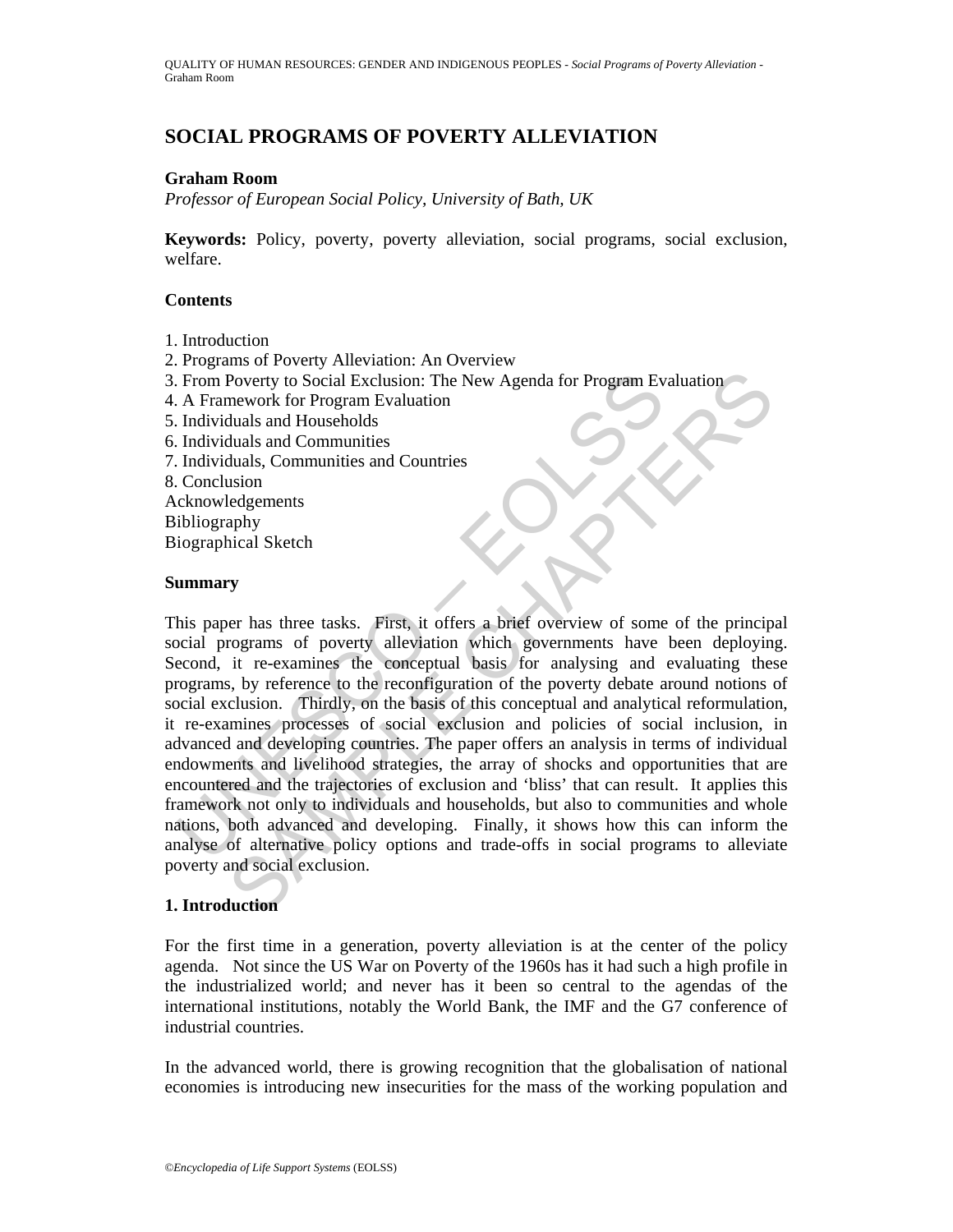undermining the viability of their welfare systems. Global labor flexibility (Standing, 1999) may be required for the efficient working of the international economy but for those who depend on security of employment, it spells growing vulnerability. However, at the same time as employment is becoming more precarious, bringing closer the threat of poverty for large sections of the population, national policy-makers are focusing attention on the attitudes, skills and 'employability' of such people. Income support in times of hardship is being made contingent on the recipients seeking to improve their employability; welfare is a stepping stone to work. Examples which cross the political, as well as the geographical, divide include Clinton's welfare reforms in the USA, those of both the Conservative and New Labor Governments in the UK, and schemes of 'minimum income for insertion' in France, Iberia and now Italy (Lodomel and Trickey, 2000).

That is noteworthy about these reforms is that one of the major – and<br>sisible – groups of welfare dependents are lone parents: the victim<br>agmentation and insecurity not of the employment market but of the<br>Villar, 1989). F noteworthy about these reforms is that one of the major and most political<br>groups of welfare dependents are lone parents; the victims of the moder<br>ation and insecurity not of the employment market but of the marriage mark What is noteworthy about these reforms is that one of the major – and most politically visible – groups of welfare dependents are lone parents: the victims of the modern fragmentation and insecurity not of the employment market but of the marriage market (Millar, 1989). For this group, the pressure to enter the labor market, while it embodies the work ethic of modern industrial societies, also collides with two of the other principal values of those societies: the obligation upon parents – mothers in particular – to devote themselves to the nurture of their children; and the principle that these societies should provide an unconditional social minimum, albeit set at a very basic level. The debate about the direction in which welfare systems should develop, although still incomplete, will determine not only the relationship between work and welfare in the post-industrial societies of the 21<sup>st</sup> Century, but the very nature of citizenship.

In the wider international debate on development and world poverty, the international financial institutions have substantially shifted their thinking during the 1990s (Gore, 2000; Stiglitz, 1998). The moves towards debt relief for the poorest countries and the recognition that programs of structural adjustment may cause further impoverishment of the poorest sections of the population both illustrate this shift. Here again, however, these developments must be set in the context of citizenship: in this case, the meaning of global citizenship. The ILO, the WHO and some arms of the United Nations Organisation are taking partial and fragmentary steps towards establishing a global framework for welfare. However, compared with the progress of the World Trade Organisation, in transforming the international trading arena, their scope is very limited.

This paper has three tasks. First, it offers a brief overview of some of the principal social programs of poverty alleviation which governments have been deploying. Second, it re-examines the conceptual basis for analysing and evaluating these programs, by reference to the reconfiguration of the poverty debate around notions of social exclusion. Thirdly, on the basis of this conceptual and analytical reformulation, it re-examines processes of social exclusion and policies of social inclusion, in advanced and developing countries.

# **2 Programs of Poverty Alleviation: An Overview**

As argued in the opening section, the debate about the direction in which welfare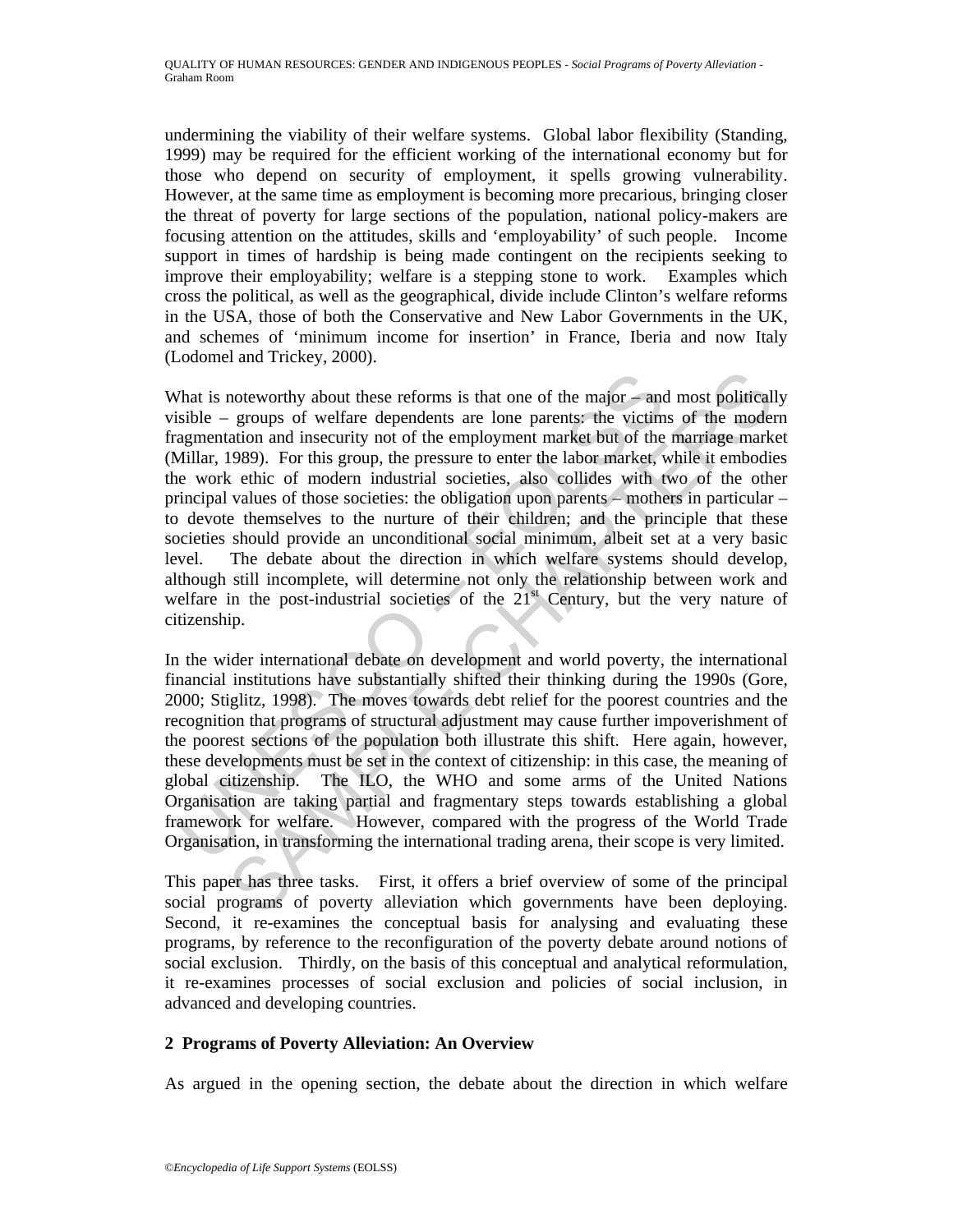systems should develop, although still incomplete, will determine not only the relationship between work and welfare in the post-industrial societies of the  $21<sup>st</sup>$ Century, but the very nature of citizenship. Central to this debate is the question of poverty. This itself has three elements. First, there is the technical question as to the appropriateness and effectiveness of different programs of poverty alleviation. Second, there is the larger political question as to the obligations of the non-poor, and their readiness to support such programs. Third, there is the question of the involvement of the poor themselves: what right have they to define how these programs of poverty alleviation should be fashioned, and how far should the development of the programs be contingent on their own behaviour? These three elements – and the tensions between them – define what have long been recognised as crucial dilemmas of social reform in the field of poverty alleviation (Marris and Rein, 1974).

It is the countries of north-western Europe that have confronted these questions most keenly. With their post-war political settlements defined largely around Keynesian full employment and generous welfare states, it is here that the tensions between industrialization, globalisation and social citizenship have been most obvious. What to do about the poor is central to these tensions. It is therefore worth taking stock of the west European responses in particular to this question. They center around the three alternative traditions of welfare and poverty alleviation: charity and social assistance, a remnant of the Poor Law; social insurance, related to a person's occupational record; and social citizenship, with a guaranteed level of welfare being offered to all of a given nationality in relation to their basic needs (cf Rimlinger, 1971; Esping-Andersen, 1990).

is the countries of north-western Europe that have confronted thesenly. With their post-war political settlements defined largely aroumployment and generous welfare states, it is here that the totus distrialization, global countries of north-western Europe that have confronted these questions mo<br>With their post-war political settlements defined largely around Keynesian fu<br>ent and generous welfare states, it is here that the tensions between<br> Social assistance represents the basic safety net which these north-west European societies provide for their citizens, for purposes of poverty alleviation. However, even among these countries, there is considerable variation in the level at which this minimum standard is set, and the extent to which it is a conditional or absolute right of citizenship (Robbins et al, 1994; Duffy, 1995). The effectiveness of social assistance in alleviating poverty can be considered from two aspects. First, the rates of take-up can be examined: the extent, in other words, to which those who are eligible actually receive these minimum benefits. These rates are significantly lower than those for non-meanstested benefits and this has been explained in part in terms of the stigmatising character of means-tested benefits (van Oorschot, 1991). Second, one can ask whether these benefits have been set at a level sufficient to protect their recipients from poverty and to ensure a minimum decent standard of living.

In the difficult economic conditions of the 1980s, some national governments allowed the real value of these benefits to lag behind living standards: in part to limit the burden on public expenditure; in part to ensure effective work incentives. This was the case in the UK, for example; in Spain, where minimum benefits have been tied to the minimum wage, which fell in real value during the 1980s, although it then rose during the early 1990s; and in the Netherlands and Germany, for at least part of the decade (Room et al, 1992). Only in part, therefore, have these social assistance schemes met their own goal of guaranteeing certain minimum living standards (Standing, 1999, Ch 8.) Moreover, means-tested benefits, because of their stigmatising character and the discretion which local officials exercise in their distribution, have often been criticised, as being the antithesis of citizenship rights.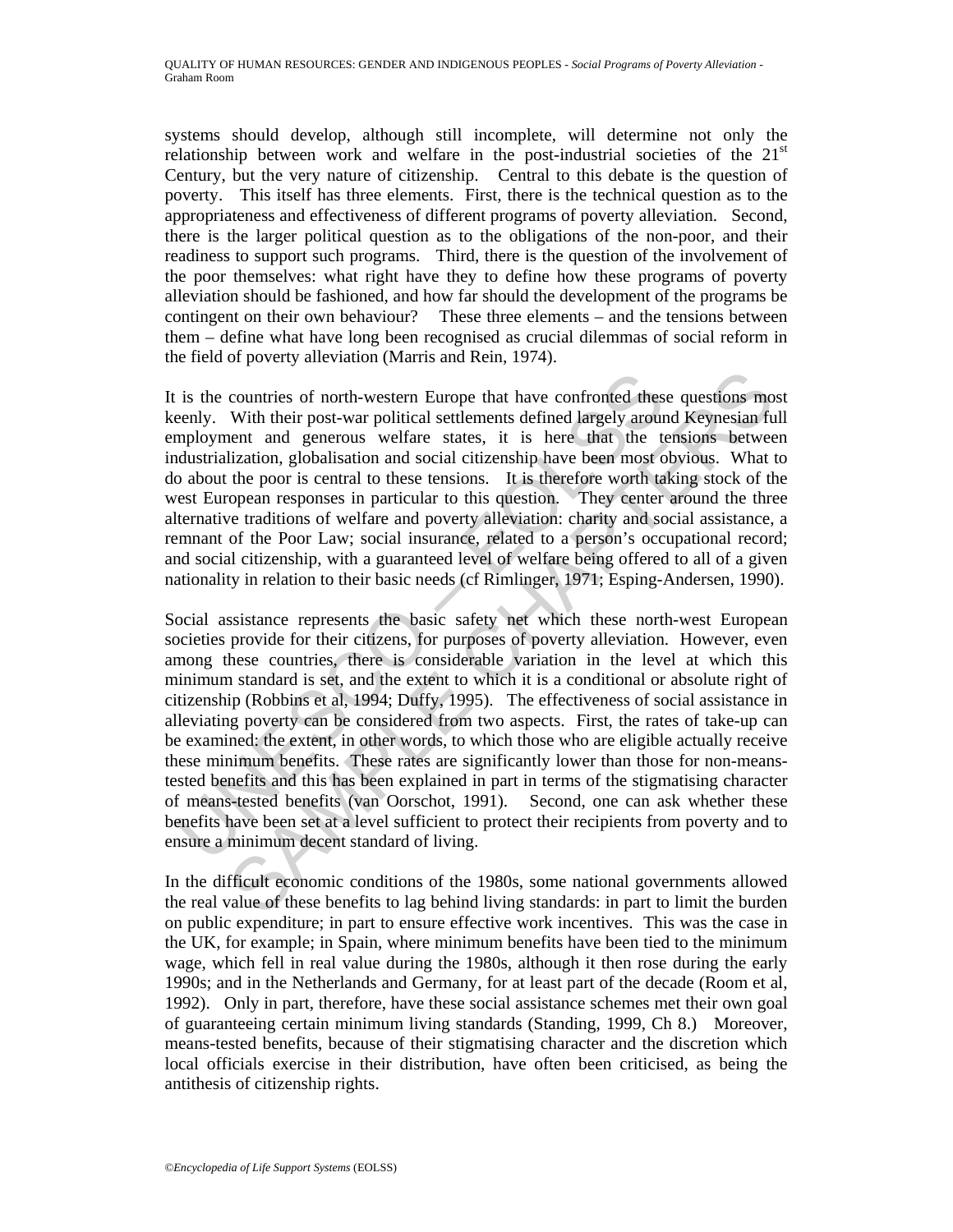Social insurance provides the second pillar of welfare in western Europe. However, social insurance is geared to contributions from, and benefits for, the secure working population. It is proving increasingly ill-suited for those with fragmented employment records. It is also ill-suited to those whose family responsibilities involve unpaid work, which traditionally goes unrecognised by employment-based income maintenance schemes. These groups of the population must instead rely on social assistance. The rising numbers of recipients of these means-tested benefits testifies to the failure of insurance-based social benefits to protect incomes during the 1980s and 1990s (Gough et al, 1997).

Citizenship incomes**,** providing flat-rate social benefits to all citizens with a given set of needs (old age, unemployment, etc) have historically been characteristic of the Scandinavian countries in particular. Nevertheless, the 1980s and 1990s have seen progressive corrosion of this principle, in face of globalisation of the economy and the fiscal pressures which such a welfare system produces (Stephens, 1996). Yet even while this erosion proceeds, across western Europe more generally, policy-makers are being forced to re-examine the question: what income guarantees should be extended to citizens in societies where the traditional securities of employment and family are disintegrating? Social assistance, traditionally intended to be the last resort of income maintenance, has taken an expanding role in face of the erosion of social insurance and citizenship incomes, but threatens now to reproduce an underclass of paupers and to exacerbate social division.

candinavian countries in particular. Nevertheless, the 1980s and logensive corrosion of this principle, in face of globalisation of the size sets presense which such as welfare system produces (Stephens, 1996 sis erosion p ivian countries in particular. Nevertheless, the 1980s and 1990s have sec<br>vectores on of this principle, in face of globalisation of the economy and the<br>systems which such a welfare system produces (Stephens, 1996). Yet ev The response of many governments has been to define a new social contract between the State and the individual, with benefits being offered independent of employment record but contingent upon stringent work and training tests. New initiatives focus on training; job creation; measures to support, encourage, or stimulate job search; and financial assistance to unemployed people, increasingly linked to job-search obligations. To some on the political left and right these reek of compulsion, which they respectively abhor (Standing, 1999, Ch 10) or welcome. To others, however, the obligations which these schemes impose are an acceptable political price to be paid for support from more secure sections of the population (Lodomel and Trickey, 2000). Thus, for example, the French *revenue minimum d'insertion*, introduced by the socialist government of Mitterand, involves social and occupational 'insertion contracts', by which recipients are given support to re-establish themselves at work and in the local community. This has provided a model for France's neighbours, including Portugal, Spain, Luxembourg and Italy. More recently, in the UK the New Labor Government's 'New Deal' involves a similar insistence on the obligations of unemployed people, lone parents and people with disabilities to take up training and employment and on the obligation of government to ensure that these opportunities are available. All of these programs, precisely because they aim at social insertion, aim to involve many more actors than the social benefit authorities alone: employers and trade unions, local government, voluntary organisations, etc (Finn, 2000).

Social assistance, social insurance and citizenship incomes are all concerned with protecting the levels of consumption which an individual or a household can enjoy. However, the policy developments and dilemmas described in the foregoing paragraphs point to a wider context for poverty alleviation. First, social assistance and social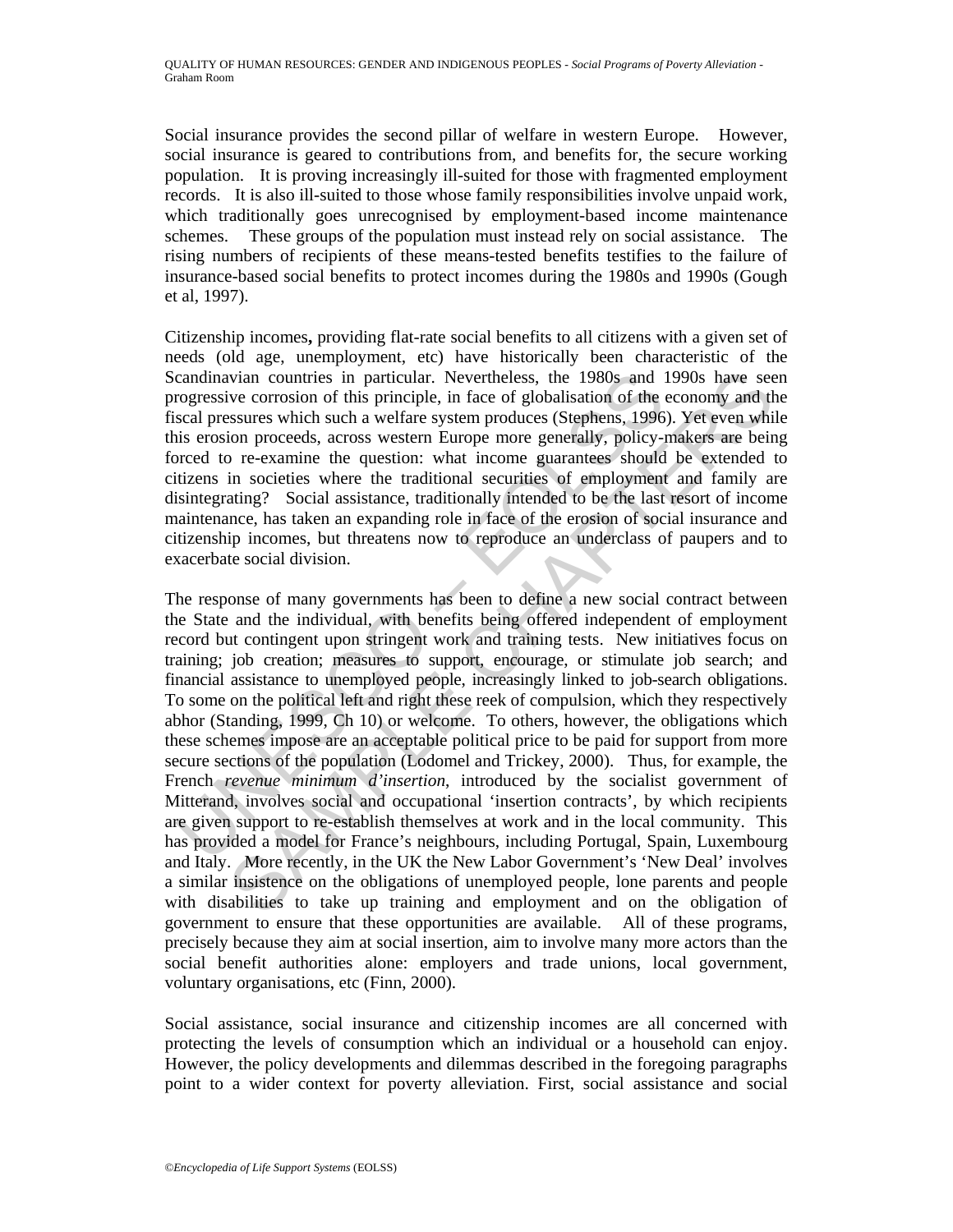insurance look respectively to present needs and past employment performance; the new schemes of income support look to retraining for future productivity, and thereby focus on investment in skills as much as on consumption. Second, the proactive stance of poverty prevention and alleviation programs bears witness to the growing range of insecurities in modern industrial societies: it is not enough to organize income maintenance schemes around the certainties of past employment or present want. Third, the effort in some of these recent programs to reactivate social partnerships, as the precondition for 're-insertion', makes explicit the links between poverty alleviation, institutional change and the responsibilities of major stakeholders in the socio-economic functioning of the societies concerned (Lodomel and Trickey, 2000).

These developments put in question traditional conceptualisations of poverty and approaches to the analysis of programs of poverty alleviation. It is in this context that new concepts of 'social exclusion' have become fashionable, both to understand the problem of poverty and to guide and frame programs of poverty alleviation.

# **3. From Poverty To Social Exclusion: The New Agenda For Program Evaluation**

pproaches to the analysis of programs of poverty alleviation. It is in<br>ew concepts of 'social exclusion' have become fashionable, both t<br>roblem of poverty and to guide and frame programs of poverty allevia<br>From Poverty To ies to the analysis of programs of poverty alleviation. It is in this context the cocyts of 'social exclusion' have become fashionable, both to understand the poverty and to guide and frame programs of poverty alleviation. The international discussion concerned with poverty has during the 1990s been reconfigured in terms of 'social exclusion'. This has been particular obvious in the European debates, although these have had a much wider influence (for example within the United Nations Development Programme and the work of the International Institute of Labor Studies: see Rogers et al, 1995). The European debates themselves were reshaped by Delors, as President of the European Commission, and the French political debate on which he drew, with the European Commission adopting the language of 'social exclusion' from the late 1980s. The Council of Ministers passed a Resolution in 1989 calling for action to combat social exclusion and in 1990, the Commission set up a research network, a so-called 'Observatory', to monitor national trends and policies in this field (Room et al, 1992). Alongside these initiatives by the EU institutions, the Council of Europe also set about commissioning studies of social exclusion, focused on the wider range of European countries which make up its membership, and informed by its specific interest in human rights (Duffy, 1995).

Nevertheless, the notion of social exclusion has been used with little precision, and has remained too incoherent and confused to serve as a reference point for policy and research, despite various efforts at clarification (for example, Abrahamson, 1997; Berghman, 1995; Levitas, 1996; Saraceno, 1997; Silver, 1994). If social exclusion is to be used here for analysing and evaluating social programs of poverty alleviation, it is first necessary to make it more precise and to clarify its relationship to traditional notions of 'poverty'. There are, it will be argued, five main elements in this reconfiguration: none of them is wholly new, but together they promise a distinctive new vantage point (Room, 1999).

First, 'social exclusion' involves a shift from a focus on financial disadvantage to a broader and multi-dimensional concern, which recognises for example the links between low incomes and poor housing; between educational failure and a lack of skills on the job market; between a deprived childhood and subsequent patterns of health and sickness. Until recent years it was commonplace in poverty research - in particular,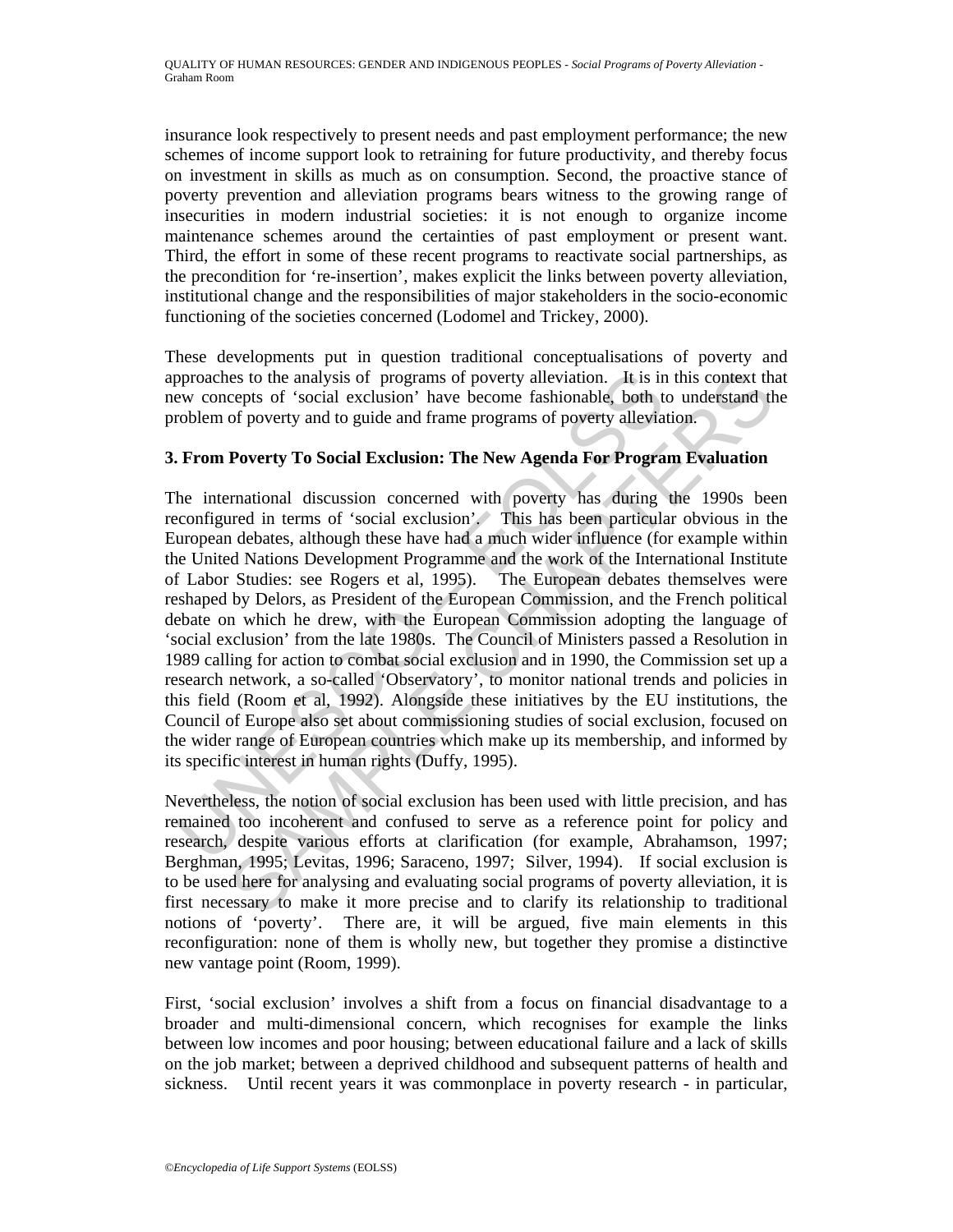cross-national studies - to focus on the disposable income (or expenditure) of an individual or household at a given moment in time (see, for example, European Commission, 1981; O'Higgins and Jenkins, 1989; Eurostat, 1990). The reason for this narrow focus was, at least in part, because of the limited data that were available on a cross-nationally comparable basis. It is now increasingly recognised that this is unacceptably narrow.

Second, there is a shift from a static to a dynamic analysis. It is not enough to know how many in the population fell below a particular poverty line at a given moment: it is also necessary to know what proportion manage to move out, and under what conditions. Recent studies, in a number of west European countries, confirm that whereas thirty years a large proportion of the poor were long-term poor – in particular, elderly people on low incomes - today the balance has shifted towards lone parents and others of working age. Their periods in a state of severe need are often short-term, even if these periods then recur, and even if large numbers never wholly escape from financial difficulty (see for example, Goodin et al, 1999). It is also necessary to consider investments in future consumption and security, not just current consumption.

derly people on low incomes - today the balance has shifted towards<br>thers of working age. Their periods in a state of severe need are often<br>thes periods then recur, and even if large numbers never who<br>from fraction that an cople on low incomes - today the balance has shifted towards lone parents an working age. Their periods in a state of severe need are offer short-term, ever shifted priority exapted protically (see for example, Goodin et a Third, the notion of social exclusion involves a recognition that rather than focussing almost entirely on the individual or the household and their diminished resources, it is necessary also to take account of the resources available within the local neighbourhood or community (Davis, 1998). This is because people's living conditions depend not just on their personal and household resources but also on the *collective* resources to which they have access. If a family is suffering financial disadvantage, the consequences may be exacerbated by poor neighbourhood resources, or moderated if they are of a high standard. The availability of cheap and efficient public transport; the presence or absence of local shops and banks; the quality of common play areas for children: these are all factors that modify the experience of personal want which families and children experience.

Fourth, the notion of social exclusion carries a focus, not on the distribution of resources – and on those who lack a minimum level of resources – but on the social relations that bind people to society – and hence on those who lack such bonds. These social relations link people to a variety of different organisations and communities: the workplace; the extended family; the local neighbourhood and its informal organisations; welfare services (Paugam, 1996; Silver, 1994).

Fifth, the notion of social exclusion carries with it the idea of discontinuity, or rupture, more or less permanent. It suggests that, rather than society being a continuum of inequality, with the resources of which people dispose differing merely in degree, it has within it significant numbers of people who are suffering such a high degree of multidimensional disadvantage, of such duration, and reinforced by such material and cultural degradation of the neighbourhoods in which they live, that their relations with the wider society are ruptured catastrophically and to a degree which may be irreversible, unless extraordinary efforts are made (Wilson, 1987).

How can the concept of social exclusion be operationalised, for purposes of analysing and evaluating social programs of poverty alleviation? Can a single overarching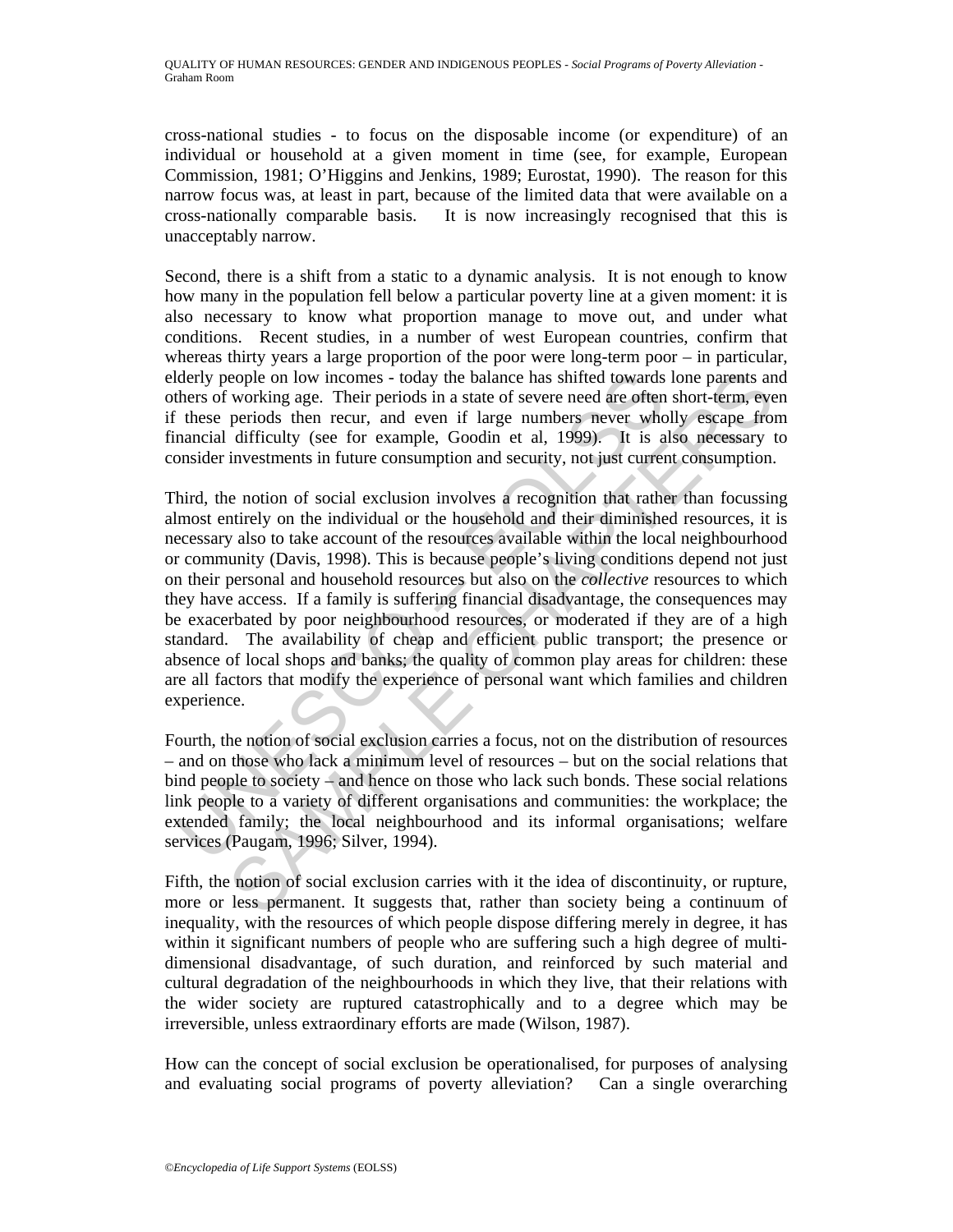framework be developed for societies at very different levels of development or does this search for conceptual unity only blunt the edge of these analytical tools? Can a single framework embrace processes of exclusion and inclusion as they affect individuals, local communities and whole countries or is the quest for a unified theory again counter-productive? It is to these questions that the paper now turns.

-

-

-

# TO ACCESS ALL THE **27 PAGES** OF THIS CHAPTER, Visit: http://www.eolss.net/Eolss-sampleAllChapter.aspx

### **Bibliography**

6, Perri (1996), *Escaping Poverty*, London: Demos

Abrahamson, P (1997), "Combating Poverty and Social Exclusion in Europe", in W Beck, L van der Maesen and A Walker (eds), *The Social Quality of Europe*, The Hague: Kluwer.

Baldwin, P (1999), *Contagion and the State in Europe 1830-1930*, Cambridge: Cambridge University Press.

Barnes, M, Heady, C and Millar, J (1999), 'Poverty, Social Exclusion and the Dynamics of Ill Health', University of Bath.

Berghman, J (1995), "Social Exclusion in Europe: Policy Context and Analytical Framework", in Room (ed) (1995).

Bevan, P and Sseweya, A (1995), *Understanding Poverty in Uganda: Adding a Sociological Dimension*, Oxford: Center for the Study of African Economies.

Bray, E (1999), 'Grinding Poverty', *The Guardian*, 29/9/99.

Visit: http://www.colss.net/Eolss-sampleAllChapter<br>
ibliography<br>
Perri (1996), *Escaping Poverty*, London: Demos<br>
brahamson, P (1997), "Combating Poverty and Social Exclusion in Europe", in<br>
laesen and A Walker (eds), *The* Visit: http://www.eolss.net/Folses-sampleAllChapter.aspx<br>
Visit: http://www.eolss.net/Folses-sampleAllChapter.aspx<br>
on, P. (1997), "Combaing Povery, London: Demos<br>
Ad A Walker (eds), The Social Quality of Europe, The Hague Burchardt , T, Le Grand, J and Piachaud, D (1999), 'Social Exclusion in Britain 1991-1995', paper presented to the ESRC Conference *Developing Poverty Measures: Research In Europe: Defining and Measuring Poverty*, University of Bristol, July.

Carney, D (ed) (1998), *Sustainable Rural Livelihoods*, London: Department for International Development.

Castles, S and Miller, M J (1993), *The Age of Migration*, London: Macmillan.

Chambers, R (1989), 'Vulnerability: How the Poor Cope', *IDS Bulletin*, Vol 20, No 2, pp 1-7.

Dasgupta, B (1998), *Structural Adjustment, Global Trade and the New Political Economy of Development*, London: Zed Books.

Davis, P (1998), *Conceptualising Social Exclusion in Bangladesh*, University of Bath.

Duffy, K (1995), *Social Exclusion and Human Dignity in Europe*, Strasbourg: Council of Europe

Esping-Andersen, G (1990), *Three Worlds of Welfare Capitalism*, Oxford: Polity Press.

Esping-Andersen, G (1999), *Social Foundations of Postindustrial Economies*, Oxford: Oxford University Press.

Ferguson, C (1999), *Global Social Policy Principles: Human Rights and Social Justice*, London: Department for International Development.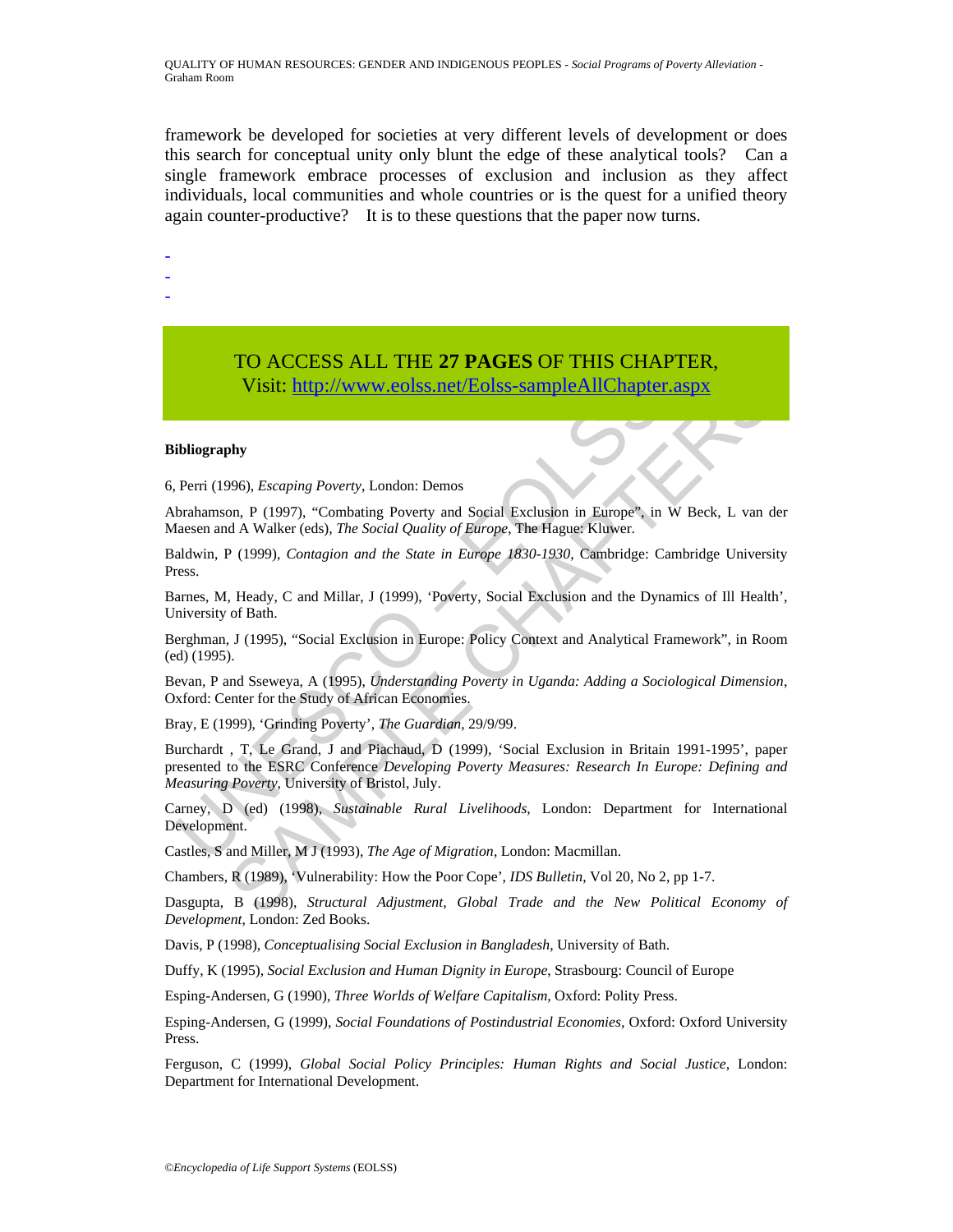Finn, D (2000), 'Welfare to Work: the local dimension', *Journal of European Social Policy*, Vol 10 no 1, pp 43-57

Goodin, R E, Headey, B, Muffels, R and Dirven, H-D (1999), *The Real Worlds of Welfare Capitalism*, Cambridge: Cambridge University Press.

Goodman, A, Johnson, P and Webb,S (1997*), Inequality in the UK,* Oxford: Oxford University Press.

Gore, C (2000), 'The Rise and Fall of the Washington Consensus as a Paradigm for Developing Countries', *World Development* Vol 28 No 5, pp 789-804

Gough, I R (1997), 'Social Aspects of the European Model and its Economic Consequences', in W Beck, L van der Maesen and A Walker, *The Social Quality of Europe*, The Hague: Kluwer.

Gough, I R et al (1997), 'Social Assistance in OECD Countries', *Journal of European Social Policy*, Vol 7 No 1, pp17-43

Heady, C et al (2000), *Poverty and Social Exclusion in Europe* (provisional title), Edward Elgar

eady, C et at (2000), *Poverty and Social Exclusion in Europe* (provisional title), Easted Engl. D, McGrew, A, Goldblatt, D and Perraton, J (1999), *Global Transformatio*<br>olman, B (1998), *Faith in the Poor*, Oxford: Lion. et al (2000), *Poverty and Social Exclusion in Europe* (provisional title), Edward Eigar<br>McGrew, A, Goldblatt, D and Perraton, J (1999), *Global Transformations*, Cambridge: The Section A, Coldblatt, D and Perraton, J (199 Held, D, McGrew, A, Goldblatt, D and Perraton, J (1999), *Global Transformations*, Cambridge: The Polity Press.

Holman, B (1998), *Faith in the Poor*, Oxford: Lion.

Indra, D M and Buchugnani, N (1997), 'Rural Landlessness, Extended Entitlements and Inter-Household Relations in SouthAsia: A Bangladesh Case'*, The Journal of Peasant Studies*, Vol 24 no 3, pp 25-64.

Kempson, E, Bryson, A and Rowlingson, K (1994), *Hard Times?,* London: Policy Studies Institute.

Killick, T (1995), 'Structural Adjustment and Poverty Alleviation: An Interpretative Survey', *Development and Change*, Vol 26, pp 305-331.

Leibfried, S (1995), 'What a Difference a Day Makes: The Significance for Social Policy of the Duration of Social Assistance Receipt', in Room (ed), 1995

Leisering, L and Walker, R (eds) (1998), *The Dynamics of Modern Society*, The Policy Press, Bristol.

Levitas, R (1996), "The Concept of Social Exclusion and the New Durkheimian Hegemony", *Critical Social Policy*, Vol 16, pp. 1-20

Lodomel, I and Trickey, H (eds) (2000*), 'An Offer You Can't Refuse': Workfare in International Perspective*, Bristol: The Policy Press.

Mack, J and Lansley, S (1985), *Poor Britain,* London: George Allen and Unwin

Mann, K (1999), 'Critical Reflections on the "Underclass" and Poverty', in I R Gough and G Olofsson (eds), *Capitalism and Social Cohesion*, Houndmills: Macmillan.

Marris, P and Rein, M (1974), *Dilemmas of Social Reform*, Harmondsworth:Penguin.

McGregor, J A (1989), 'Towards a Better Understanding of Credit in Rural Development. The Case of Bangladesh: The Patron State', *Journal of International Development*, Vol 1 No 4, pp 467-486.

Millar, J (1989), *Poverty and the Lone-Parent Family*, Aldershot: Avebury

Moser, C (1998), 'The Asset Vulnerabilty Framework: Reassessing Urban Poverty Reduction Strategies', *World Development*, Vol 26 No 1, pp 1-19.

O'Higgins and Jenkins (1987), *'Poverty in Europe'* paper read to the EUROSTAT Conference, Noordwijk, Netherlands

Paugam, S (1995), 'The Spiral of Precariousness', in Room (ed) (1995).

Paugam, S (1996), 'Poverty and Social Disqualification: A Comparative Analysis of Cumulative Disadvantage in Europe', *Journal of European Social Policy*, Vol 6 No 4, pp. 287-304

Rimlinger, G (1971), *Welfare Policy and Industrialization in Europe, America and Russia*, New York: John Wiley.

Robbins, D (1994), *National Policies to Combat Social Exclusion* (Third Annual Report of the EC